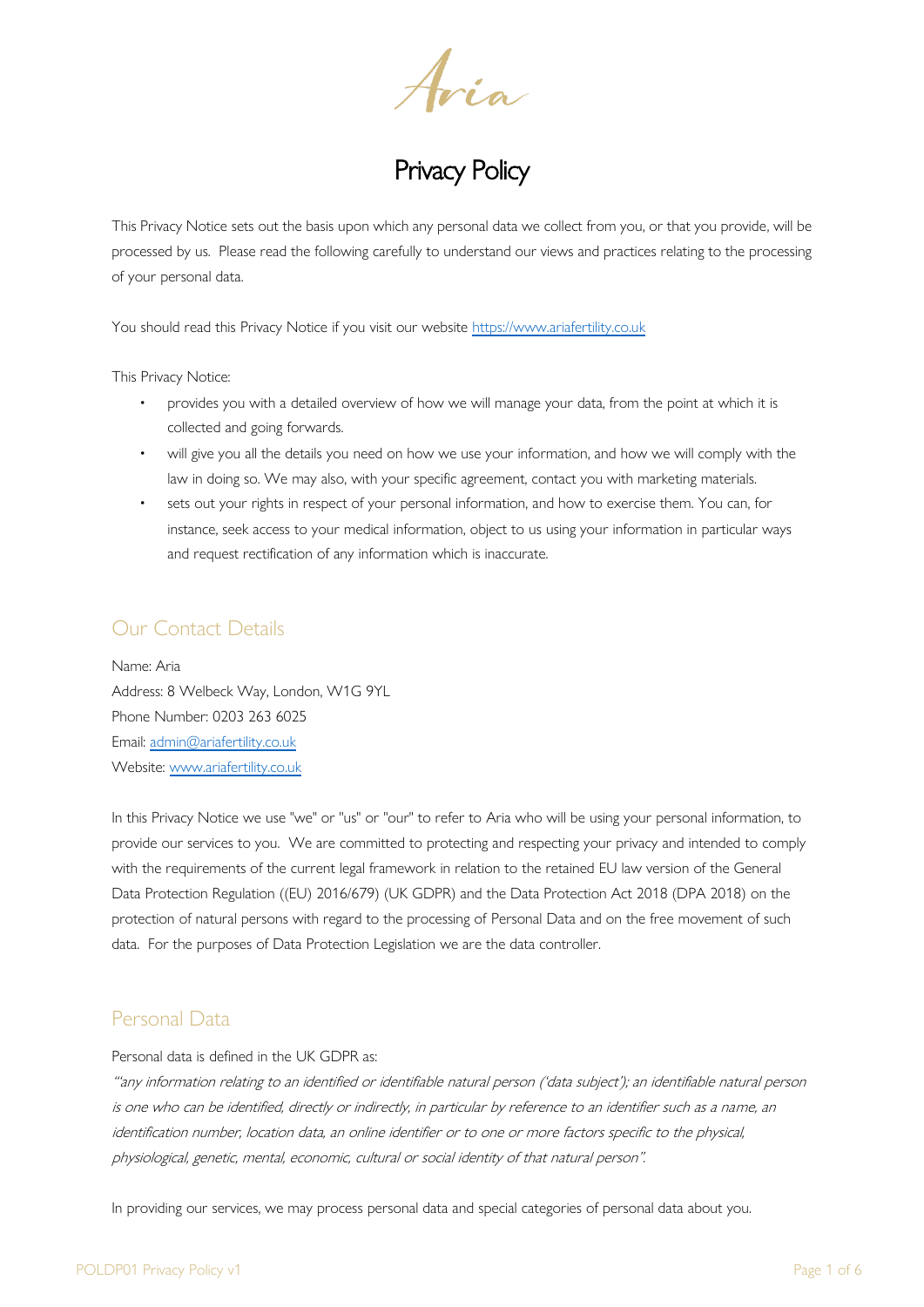Aria

We may collect, use, store and transfer the following types of personal data about you:

- Identity details, including your first name, last name, gender, date of birth;
- Contact details, including your address, email address and telephone number;
- Emergency contact details, including next of kin;
- Financial details, including bank account, payment or credit card information;
- Technical details, including IP address, geographical location, browser type and version, operating system, and other technology on the devices you use to access our Website;
- Website usage details, including referral source, length of visit, page views and website navigation paths, as well as information about the timing, frequency, and pattern of your service use;
- Marketing and communications details, including your preferences in receiving marketing from us and your communications preferences.

We may also collect, use, store and transfer the following special categories of personal data about you:

- data concerning your health, including details of your medical history, fertility treatment history, current treatments, medications, appointments, scans, and test results;
- data concerning your sex life or sexual orientation but only when this information is relevant to the treatment you are receiving and in order to personalise our services;
- personal data revealing your nationality, race and/or ethnicity, or religious beliefs but only when this information is relevant to the treatment you are receiving and in order to personalise the services.

## How Do We Collect Your Personal Data?

Most of the personal information we process is provided to us directly by you when:

- you complete a contact form on the website;
- you submit a query to us through by email or by social media;
- you complete registration forms;
- you receive treatment, diagnosis or screening services from Aria;
- you communicate with us by letter, email or telephone;
- you reference Aria in a review, feedback form or social media post.

We also receive personal information indirectly, from the following sources:

#### Referral from other healthcare organisations:

Information may be shared with us directly from another healthcare organisations so we can provide specific services to you. This information may include:

- medical records from your GP;
- medical records from your clinician or healthcare professional;
- medical records from the NHS or a private healthcare organisation.

#### Communication with third party service providers:

It is sometimes necessary that we communicate with other external organisations to collection information necessary to provide our services:

- we communicate with third party health professionals or other treatment providers;
- we liaise with your current or former employer;
- we liaise with insurance companies or other healthcare benefit provider;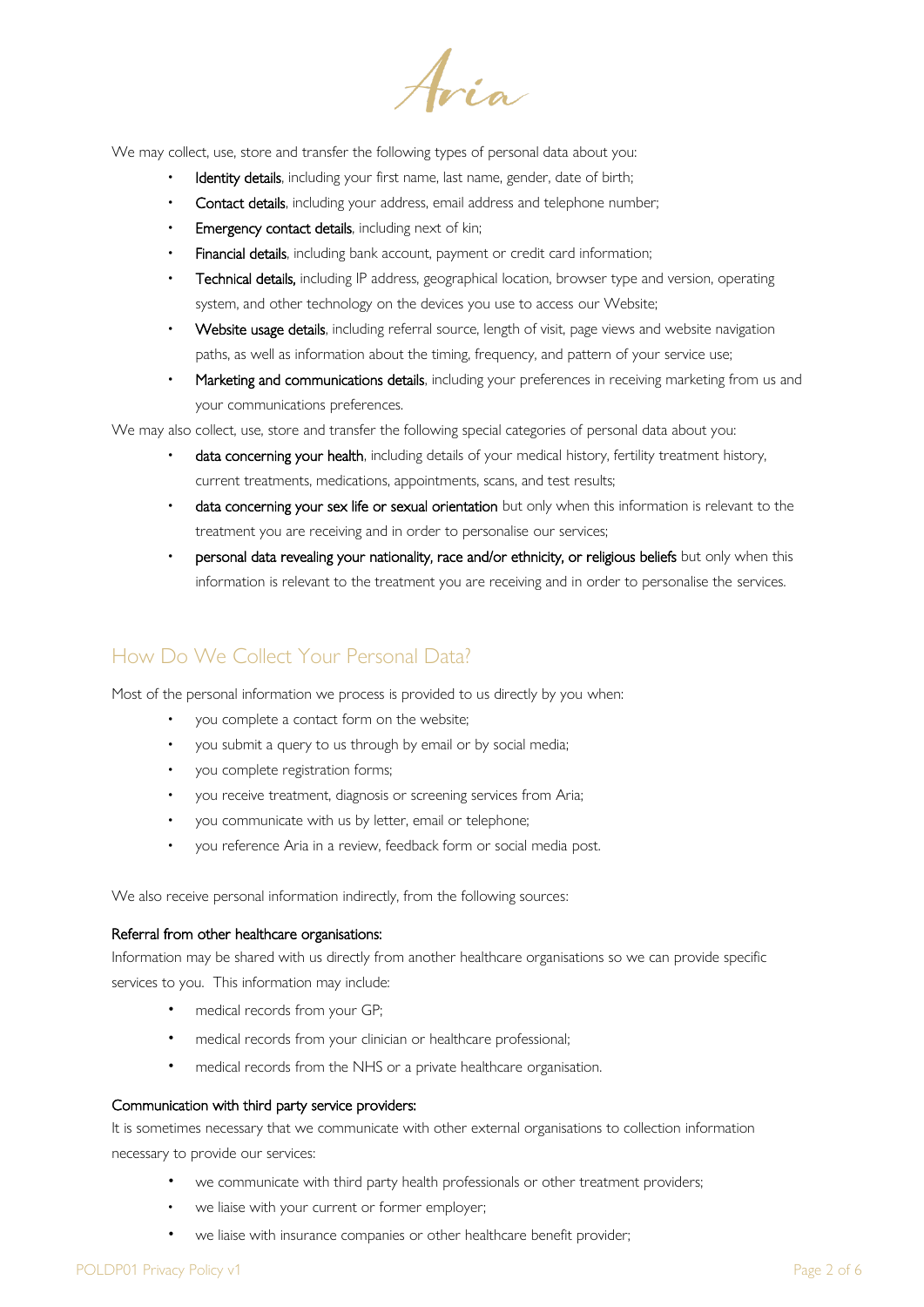Aria

we liaise with regulatory authorities such as the HFEA, the Home Office and HMRC.

# How Do We Use Your Personal Data?

Aria collects, processes and stores personal information for the purpose of providing its services. Each time we use your data we must have a lawful basis (or bases) to do so. For this reason, we will only use your personal data when the law allows us to.

Most commonly, we will use your personal data in the following circumstances:

- Where we are to provide our services in accordance with your requests, i.e our contract to provide the requested services to you. We rely on this information to support the diagnosis, screening, and medical treatment services we provide;
- When processing is necessary on the basis of our legitimate interests or those of a third party, except where such interests are overridden by your interests or fundamental rights and freedoms which require protection of personal data. We will rely on this for activities such as, maintaining accurate personal records, developing, and improving our services and monitoring outcomes;
- Where we need to comply with a legal or regulatory obligation. We are required by law to provide your personal information to our regulator, and in which case we will have a legal responsibility to do so;
- Where you have provided your consent to our use of your personal information and disclosure third parties as required;
- In the case of special categories of personal data, where you have provided your explicit consent.

Please note that where you have provided us with your consent to use your personal data, you can withdraw your consent to further use of your personal information at any time. Withdrawal of your consent will not impede on the lawfulness of the processing of your personal data conducted up to the date of the withdrawal.

You can withdraw your consent by contacting Aria whose details at the top of this policy. In relation to your use of our services, please be aware that the withdrawal of your consent will prevent us from providing any further services to you.

## Who Do We Share Your Personal Information With?

We may share and disclose your personal data with the following categories of third parties for the purposes described in this privacy policy:

- Yourself, upon your request & consent;
- Specifically authorised personnel of Aria, including doctors, nurses, scientists, carers, administrators or any other healthcare professionals involved in your treatment;
- Anyone that you ask us to communicate with or provide as an emergency contact, for example your next of kin;
- Pharmacists, health facilities, pathology laboratories and regulatory bodies, specifically authorised and abiding to medical confidentiality and health data sharing regulations;
- Homecare fertility medication providers;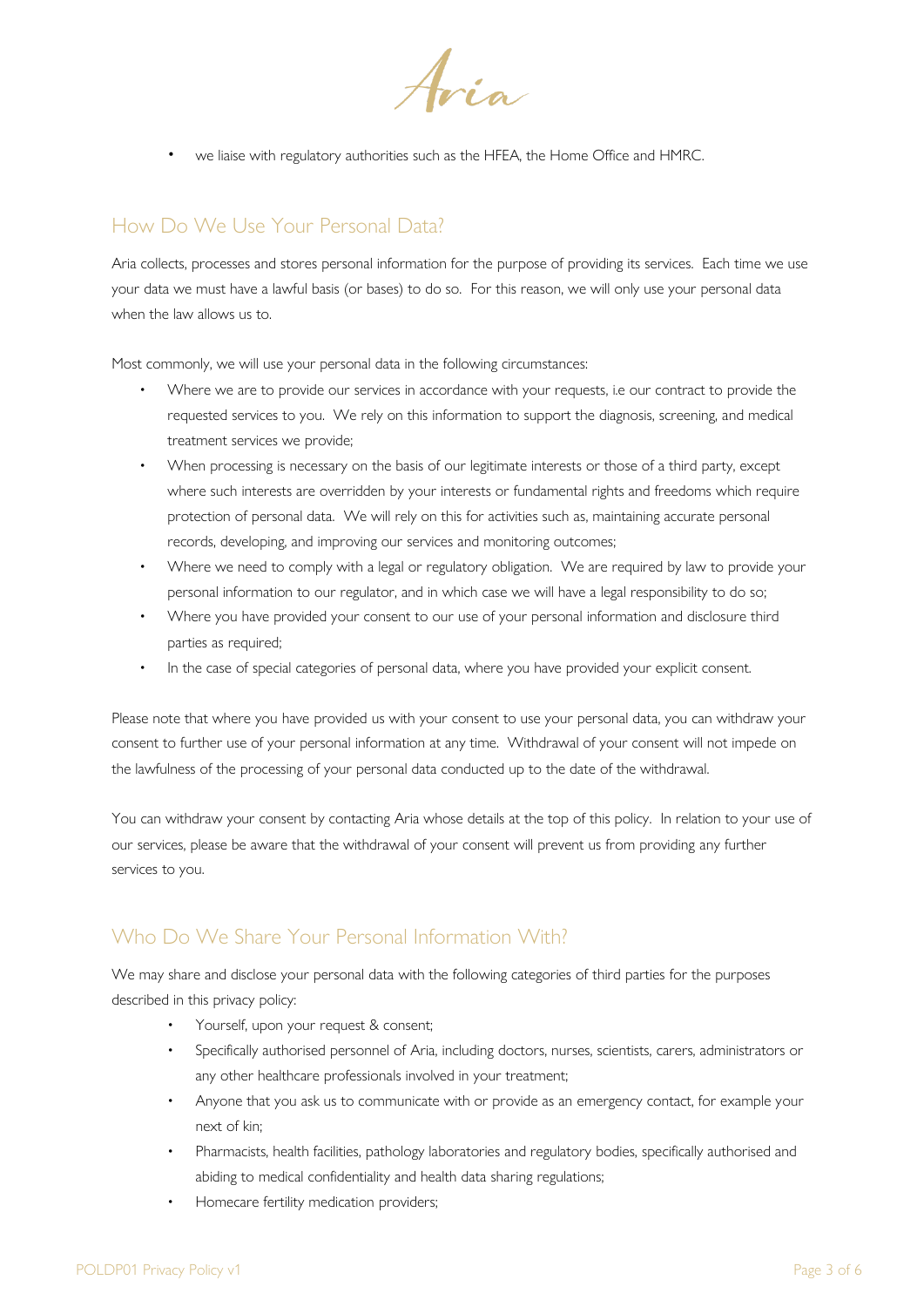Aria

- We may disclose your personal data to our service providers who assist with administration of your healthcare, such as insurance companies or external benefits provider;
- Our third party services providers such as IT suppliers, accountants, auditors, lawyers, marketing agencies and, document management providers;
- Regulatory and/or government bodies such as the Human Fertilisation & Embryology Authority (HFEA), Care Quality Commission (CQC), the Home Office and HMRC;
- We may disclose your personal data to our insurers and/or professional advisers insofar as reasonably necessary for the purposes of obtaining or maintaining insurance coverage, managing risks, obtaining professional advice, or the establishment, exercise or defence of legal claims, whether in court proceedings or in an administrative or out-of-court procedure;
- Any scientific partners of Aria that would carry out studies, research, or evaluations, providing that your personal data will be pseudonymised.

Aria ensures that none of your personal data will be transferred to a non-authorised third party, without your consent.

We require all third parties to respect the security of your personal data and to treat it in accordance with the law. We do not allow our service providers to use your personal data for their own purposes and only permit them to process your personal data for specified purposes and in accordance with our instructions.

# How Do We Protect Your Personal Data?

We have put in place appropriate technical and organisational security measures to prevent your personal data from being accidentally lost, used, or accessed in an unauthorised way, altered, or disclosed. In addition, we limit access to your personal data to those employees, agents, contractors, and other third parties who have a business need to know. They will only process your personal data on our instructions, and they are subject to a duty of confidentiality.

We have put in place procedures to deal with any suspected personal data breach and will notify you and any applicable regulator of a breach where we are legally required to do so.

## How Long Will Your Personal Data Be Kept?

We will only keep your personal information for as long as reasonably necessary to fulfil the relevant purposes set out in this Privacy Notice and in order to comply with our legal and regulatory obligations

In case you decide to not use our services, your personal data will be kept for 1 year from the date that you tell us. Please note that the HFEA requires that patient/donor records, for full traceability, must be kept for a minimum of 30 years (or for such longer period as may be specified in Directions from the HFEA) after clinical use, or the expiry date, in an appropriate archive acceptable to the HFEA. Whereby we do not know that any child was born following the treatment, no information shall be removed from the records of the centre for which that person is responsible before the expiry of a period of 50 years after the information was first recorded.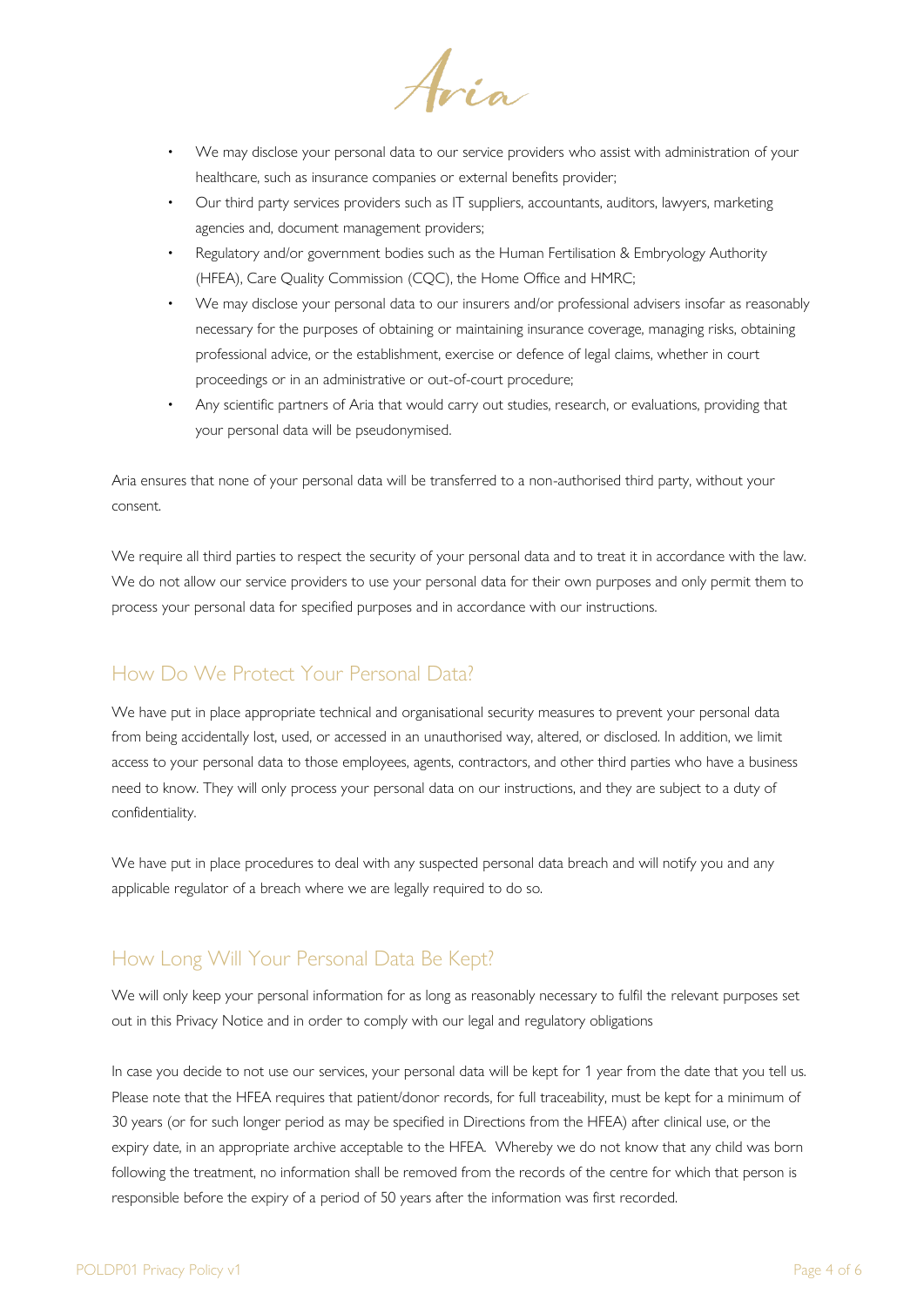Aria

For any other personal not covered by the HFEA guidelines, this will be kept during your contractual relationship with Aria and then will be archived for a period of 7 years before it is deleted.

In some cases, it is not possible for us to specify in advance the periods for which your personal data will be retained. For example, usage details will be retained for as long as necessary for the relevant processing purposes.

#### International Transfers

We (or third parties acting on our behalf) may store or process information that we collect about you in countries outside of the United Kingdom. For example, some of the service providers we use for pathology testing send pathology samples to a lab in the US, and this would involve a transfer of your personal data to the US. Whenever we transfer your personal data outside the United Kingdom, we ensure that a similar degree of protection is afforded to it by ensuring appropriate safeguards are implemented, where necessary.

# What Are Your Rights Concerning Your Personal Data?

Under data protection law you have certain rights in relation to the personal information that we hold about you. These include rights to know what information we hold about you and how it is used.

Under certain circumstances, by law you have the right to:

- Information relating to how we collect and process your personal data (Privacy Notice);
- Access your personal information;
- Rectify or correct any mistakes to your personal data;
- Erase your personal data, in certain situations;
- Apply restrictions on our processing of your personal data;
- Obtain an electronic copy of your personal data (right of portability);
- Object in certain other situations to our continued processing of your personal data;
- Object to decisions being taken by automated decision making including profiling, which means decision making solely by automated means without any human involvement;
- Withdraw your consent to our processing of your personal data, where we have collected and processed your personal data with your consent. Please note, however, that where you withdraw your consent this will limit our ability to provide our services to you;
- Make a complaint to your supervisory authority. In the UK, this is the Information Commissioner's Office (www.ico.org.uk).

You may exercise these rights at any time by contacting us using the details set out above at the top of this policy. We may need to request further information from you to help us confirm your identity. This is a security measure to ensure that personal data is not disclosed to any person who has no right to receive it. We may also contact you to ask you for further information in relation to your request to speed up our response.